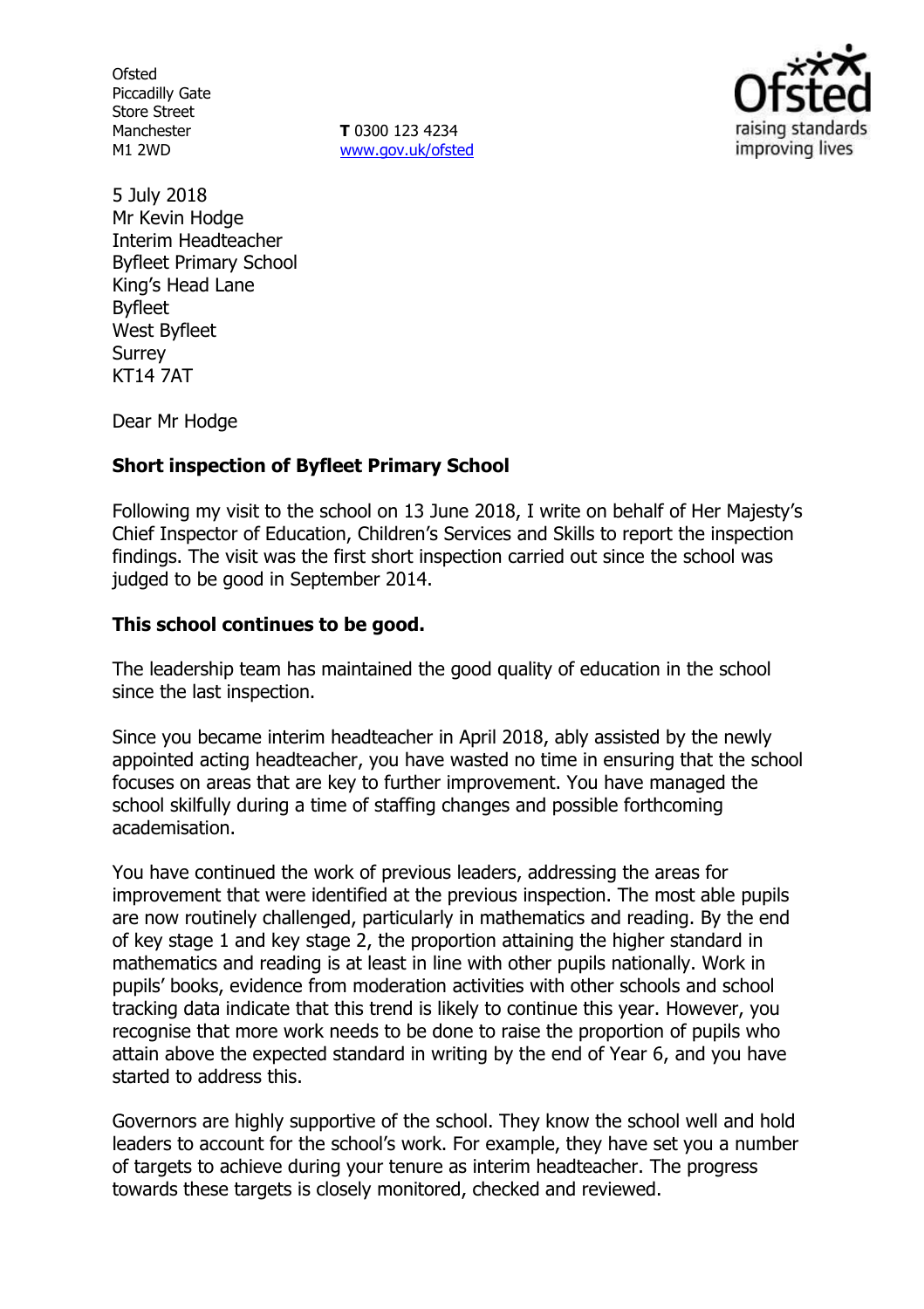

Most parents are highly supportive of the school. Nearly all who responded to Ofsted's online survey, Parent View, said that their child is happy at the school and that they would recommend the school to other parents. 'A lovely, friendly school with approachable staff' is just one of many similar comments received about the school. Parents also support the school through a wide range of fund-raising activities. For example, they recently donated money to support refurbishment of the swimming pool, enabling all pupils to have weekly swimming lessons throughout the summer months.

Pupils' behaviour is good around the school. Pupils play well together at breaktimes. They speak enthusiastically about the equipment that is available for them to use, for example the popular trim trail, zip-wire and recently installed book shed. In class, they are keen to learn, settle quickly and listen attentively both to staff and each other. Pupils enjoy coming to school. They describe the school as 'caring' and their teachers as 'friendly and fair'.

In the past, the number of pupils who were persistently absent from school had been above the national average. Steps taken by leaders, the attendance officer and your home/school worker have resulted in a dramatic fall in the number of persistent absentees, which is now well below the national average.

### **Safeguarding is effective.**

Safeguarding arrangements are highly effective. Records are well maintained and of high quality. When recruiting staff, leaders carry out all relevant checks to ensure that staff are safe to work with pupils. All staff receive up-to-date training to an appropriate level and know what to do should they be concerned about a pupil. In addition, safeguarding is on the agenda of every staff meeting to ensure that it remains a high priority for all staff.

Governors are diligent in checking school leaders' work. They visit the school regularly to check that records are maintained, procedures are followed correctly and that any health and safety issues are identified and addressed immediately. All governors have received appropriate safeguarding training and several are trained in the safer recruitment of staff.

Pupils are taught to be safe in a variety of situations. For example, they know how to stay safe online, when cycling on roads and when they are around water. Parents are invited to attend safer internet evenings and pupils have produced safeguarding information leaflets, which are given to parents at the start of the year.

#### **Inspection findings**

■ During the inspection, we looked closely at specific aspects of the school's provision, including: the effectiveness of safeguarding arrangements; pupils' progress in writing in key stage 1 and key stage 2; the progress of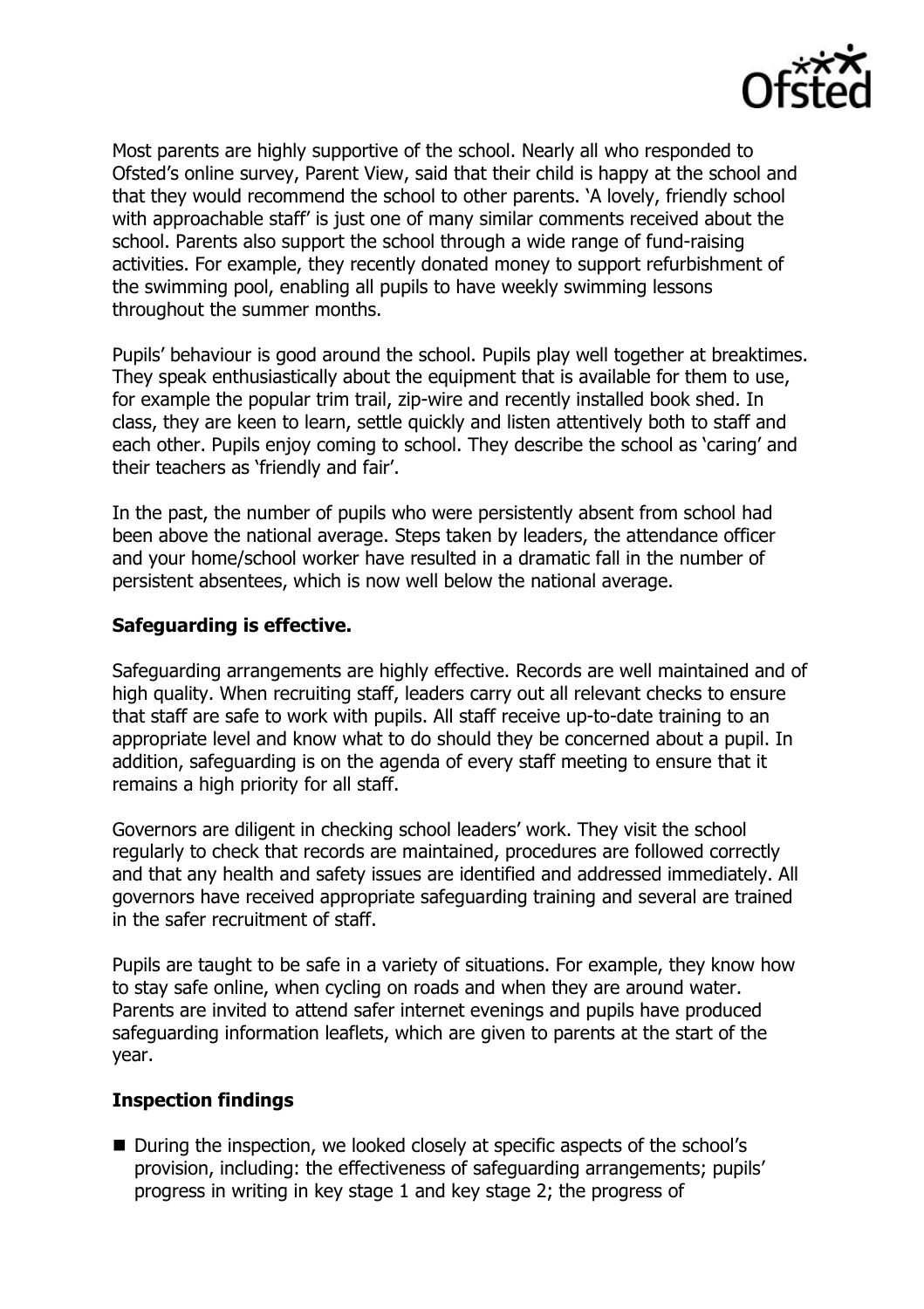

disadvantaged and most-able disadvantaged pupils; and the progress of pupils who have special educational needs (SEN) and/or disabilities.

- In Year 6 in 2017, pupils' progress in writing since the end of Year 2, particularly the progress of middle-ability pupils, was well below that made in writing by similar pupils nationally. As a result, leaders and governors quickly engaged the local authority to help them identify reasons for this and to assist in changing the way that writing was taught across the school. It was identified that, even though pupils were attaining well above the national average in grammar, punctuation and spelling, they were not always transferring these skills to their independent writing. Leaders also found that pupils were not being given enough opportunities to write at length in other curriculum areas. This is now being addressed. For example, staff have undertaken training on how to improve pupils' ability to write at greater depth and planning has been adapted to ensure that pupils have more opportunities to write.
- Leaders have introduced regular scrutiny of writing across the school and staff are held more readily to account if a pupil is underperforming. The work seen in pupils' books, displays around the school, monitoring reports from the local authority and school tracking data all indicate that these measures are having a positive effect on pupils' progress in writing. You are, however, fully aware that these changes will take time to become fully embedded across the school.
- Leaders are aware that, in the past, many new initiatives introduced to improve writing across the school were changed before their effectiveness could be fully assessed. Similarly, you have identified that middle leaders need further support from senior leaders to lead their subjects effectively, for example by being able to observe teaching, or to play a full role in analysing pupils' progress within their subject. Plans are now in place to address this in the next academic year.
- There is a higher-than-average number of pupils who have SEN and/or disabilities at your school than is found nationally. The highly skilled and committed SEN leader ensures that all pupils receive appropriate support from her and her team of well-trained support assistants. The decision to train support assistants in specific areas has helped to develop a team that is skilled at addressing the needs of pupils with wide-ranging needs. Pupils who have SEN and/or disabilities make similar or better progress from their starting points when compared to other pupils nationally. This is due to careful monitoring and tracking, adjustment of interventions as needed and staff keeping up to date with the latest expert advice.
- Disadvantaged pupils make good progress at your school. In 2017, they made better progress by the end of Year 6 in both reading and mathematics than other pupils nationally. In 2017, the outcomes for disadvantaged pupils in Year 2 were broadly in line with national outcomes in reading, writing and mathematics. Pupil premium funding is monitored and used effectively to support disadvantaged pupils, enabling them to play a full role in the school, for example by attending breakfast club and taking part in school trips and residential visits. Disadvantaged pupils are carefully tracked by staff to ensure that they are making good progress and that timely interventions are put in place should they begin to fall behind. Work in books and in school tracking data indicates that